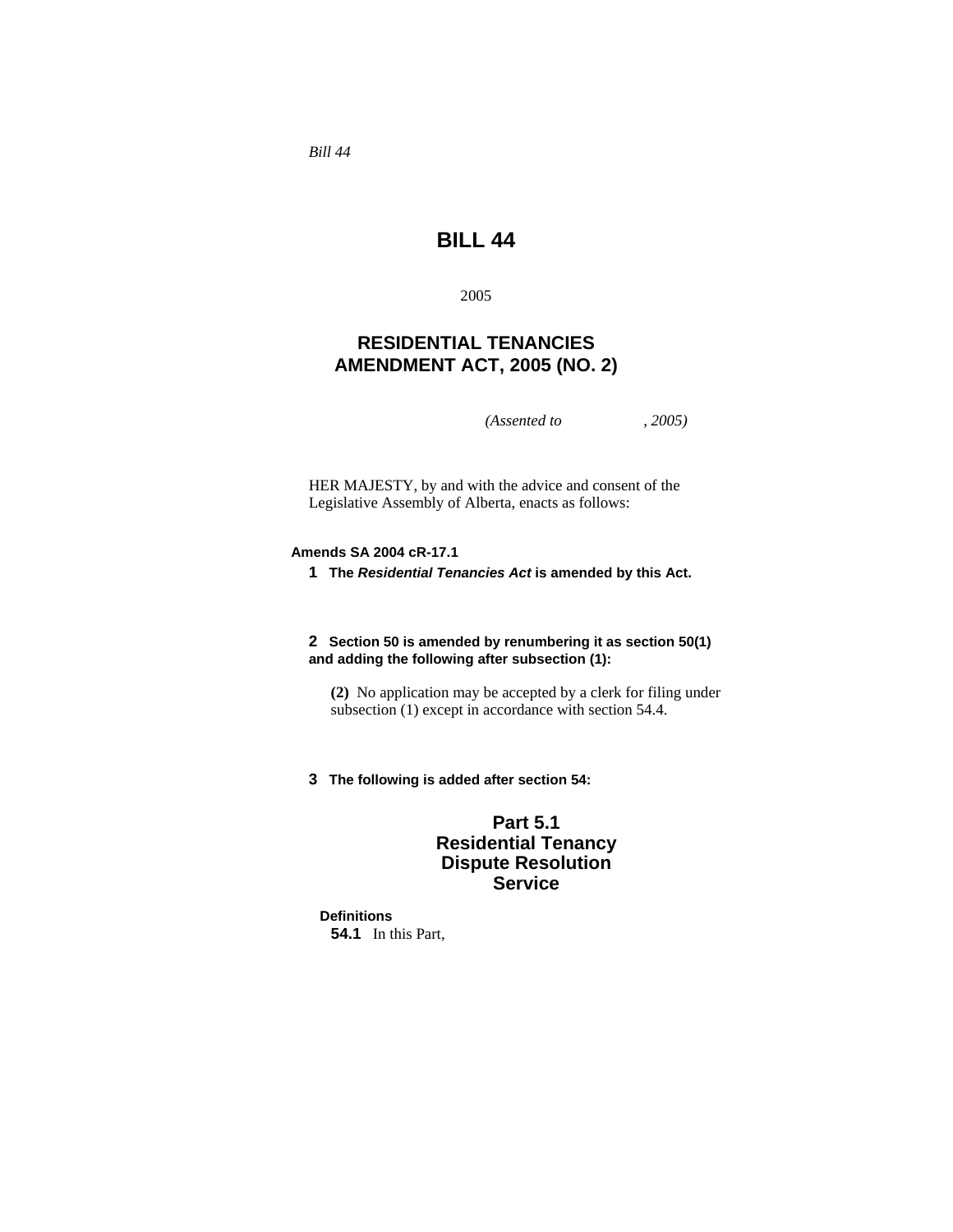- (a) "Dispute Resolution Service" means the Residential Tenancy Dispute Resolution Service established by the regulations;
- (b) "regulations" means regulations made under section 54.7;
- (c) "remedy" means any order, judgment, damages, compensation or other relief provided for in this Act.

## **Right to apply to Dispute Resolution Service**

**54.2(1)** Where a landlord has a dispute with a tenant and has a right to apply to a court under Part 3 for a remedy, the landlord may apply to the Dispute Resolution Service instead of the court for the remedy.

**(2)** Where a tenant has a dispute with a landlord and has a right to apply to a court under Part 3 or to commence an action in a court under Part 4 for a remedy, the tenant may apply to the Dispute Resolution Service instead of the court for the remedy.

**(3)** No application may be made to the Dispute Resolution Service if an application to a court has been filed with the clerk of that court by either party to the dispute

- (a) for the remedy sought under subsection (1) or (2), or
- (b) for any other remedy that is available under Part 3 or 4 to resolve a related dispute between the parties,

unless the application to the court is first withdrawn.

#### **Effect of application to Dispute Resolution Service**

**54.3(1)** A landlord's application to the Dispute Resolution Service for a remedy binds the tenant in respect of whom the remedy is sought to the choice of that forum.

**(2)** A tenant's application to the Dispute Resolution Service for a remedy binds the landlord in respect of whom the remedy is sought to the choice of that forum.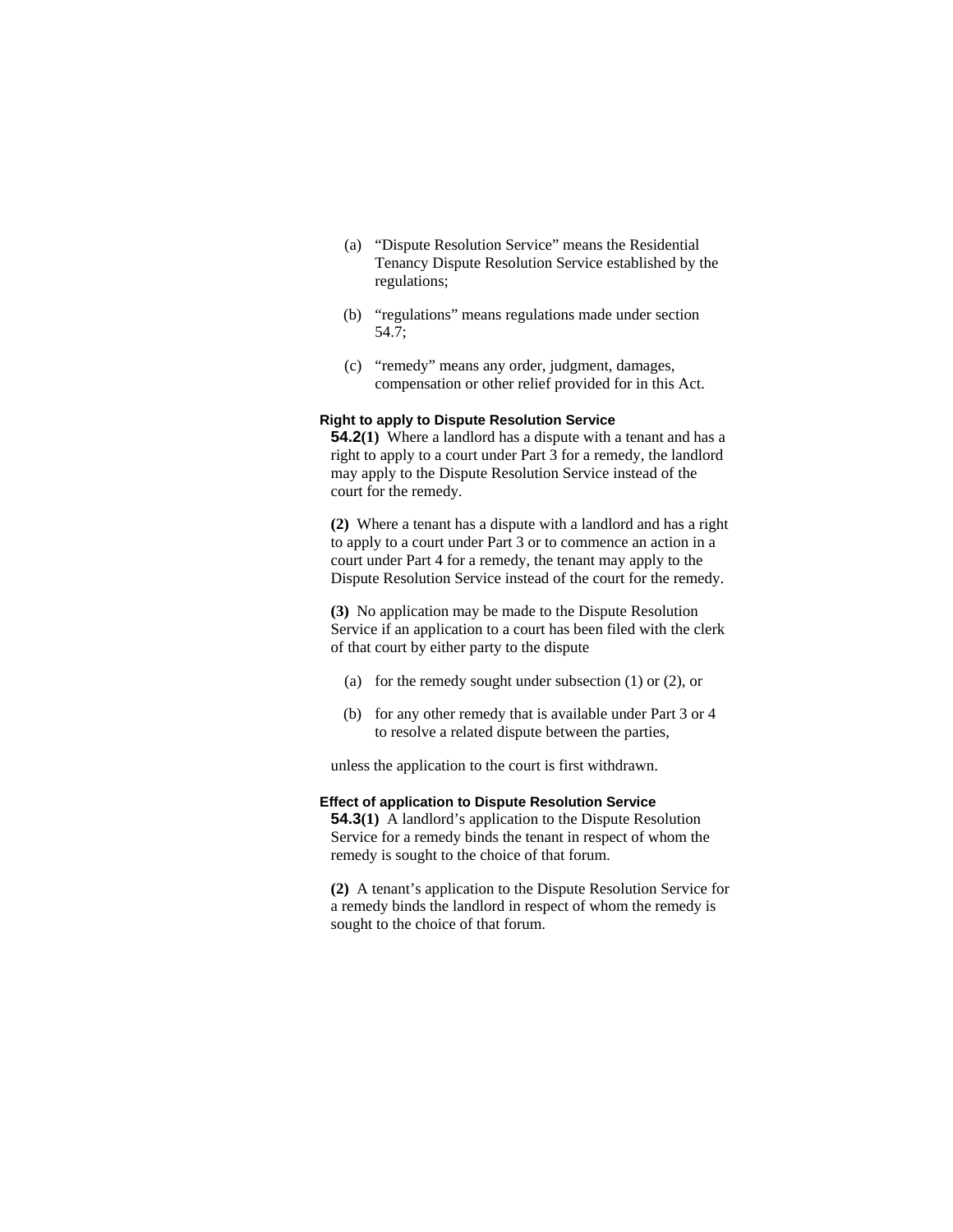**(3)** Where an application has been filed with the Dispute Resolution Service by one party to a dispute, no application may be made to a court by either party to the dispute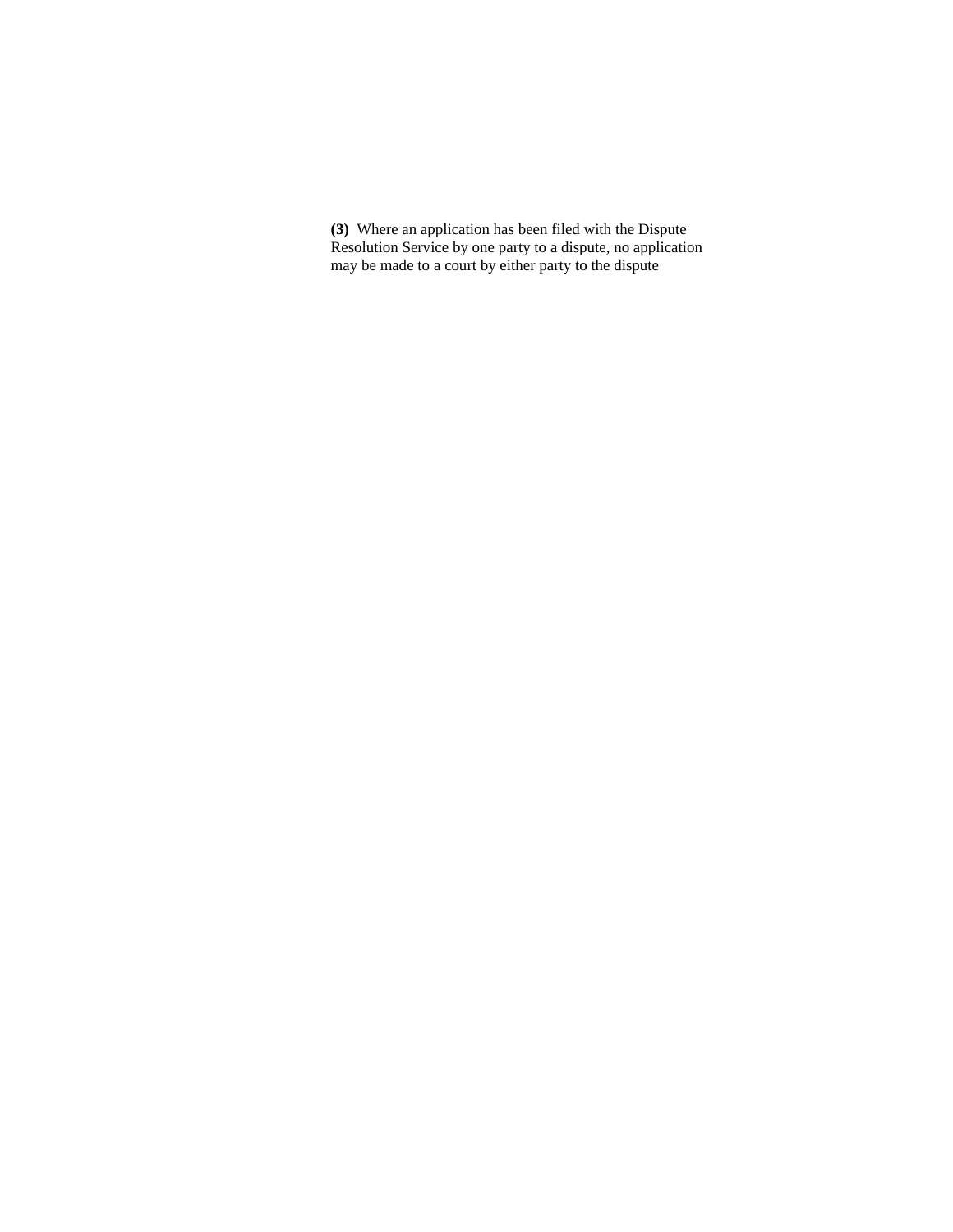- (a) for the remedy sought under section  $54.2(1)$  or  $(2)$ , or
- (b) for any remedy that is available under Part 3 or 4 to resolve a related dispute between the parties,

unless the application to the Dispute Resolution Service is first withdrawn.

## **Review before filing with a court**

**54.4(1)** Before any application to a court for a remedy to a dispute under Part 3 or 4 may be filed by a clerk of a court, the clerk shall, in accordance with the process set out in the regulations, determine whether an application has been filed with the Dispute Resolution Service

- (a) for the remedy applied for in the application to the court, or
- (b) for any other remedy that is available under Part 3 or 4 to resolve a related dispute between the parties to the application to the court.

**(2)** Where the process referred to in subsection (1) discloses that an application, as described in subsection (1), has been filed with the Dispute Resolution Service, the application to the court shall not be filed except as provided in the regulations.

**(3)** Where, on the same day,

- (a) a clerk of a court files an application made by one of the parties to a dispute for a remedy under Part 3 or 4, and
- (b) the Dispute Resolution Service files an application made by the other party to the dispute for any other remedy that is available under Part 3 or 4 to resolve a related dispute between the parties,

the application filed with the clerk of the court shall be proceeded with and the application to the Dispute Resolution Service shall be discontinued.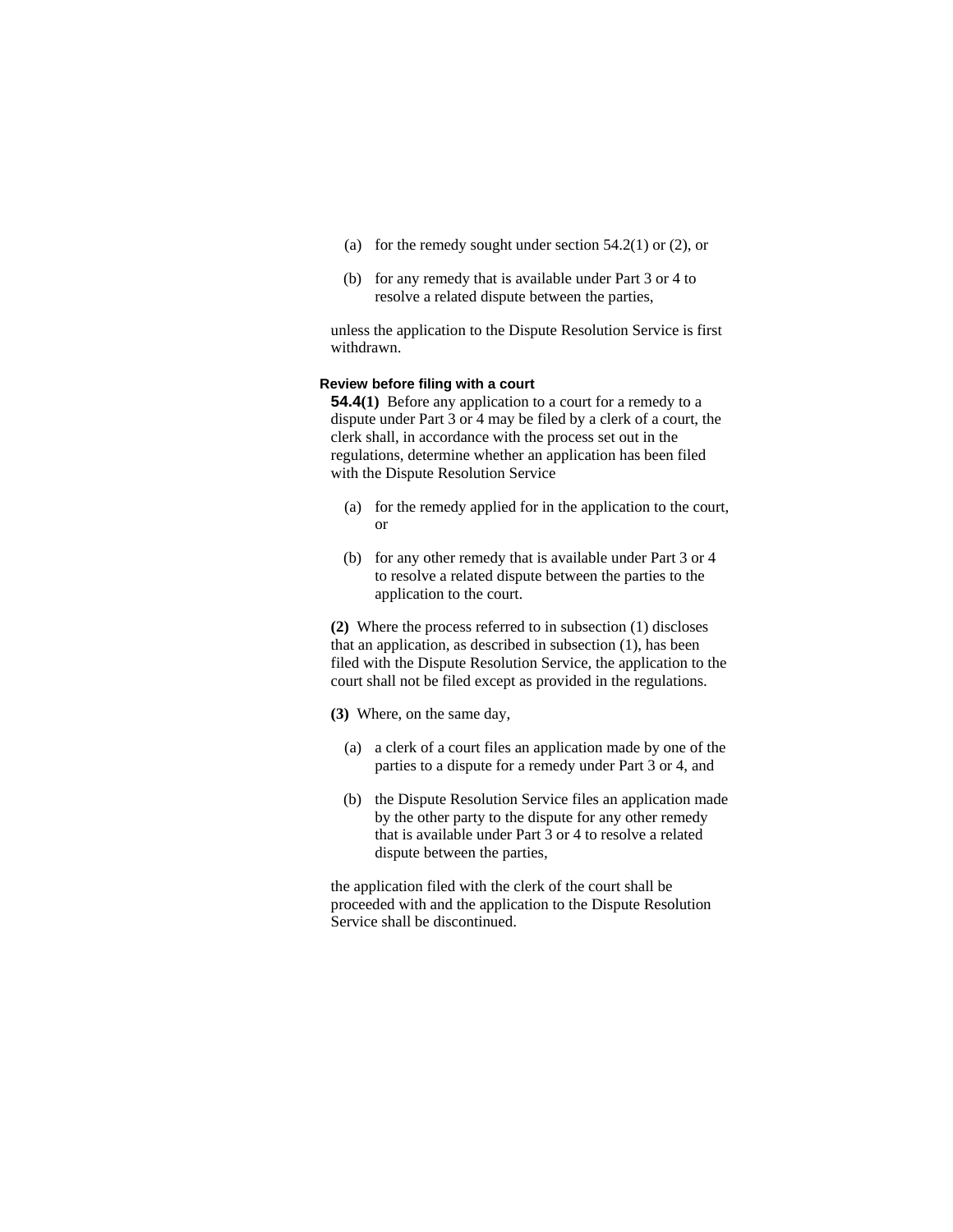#### **Authority of Dispute Resolution Service**

**54.5** The Dispute Resolution Service has the authority to order remedies in accordance with the regulations.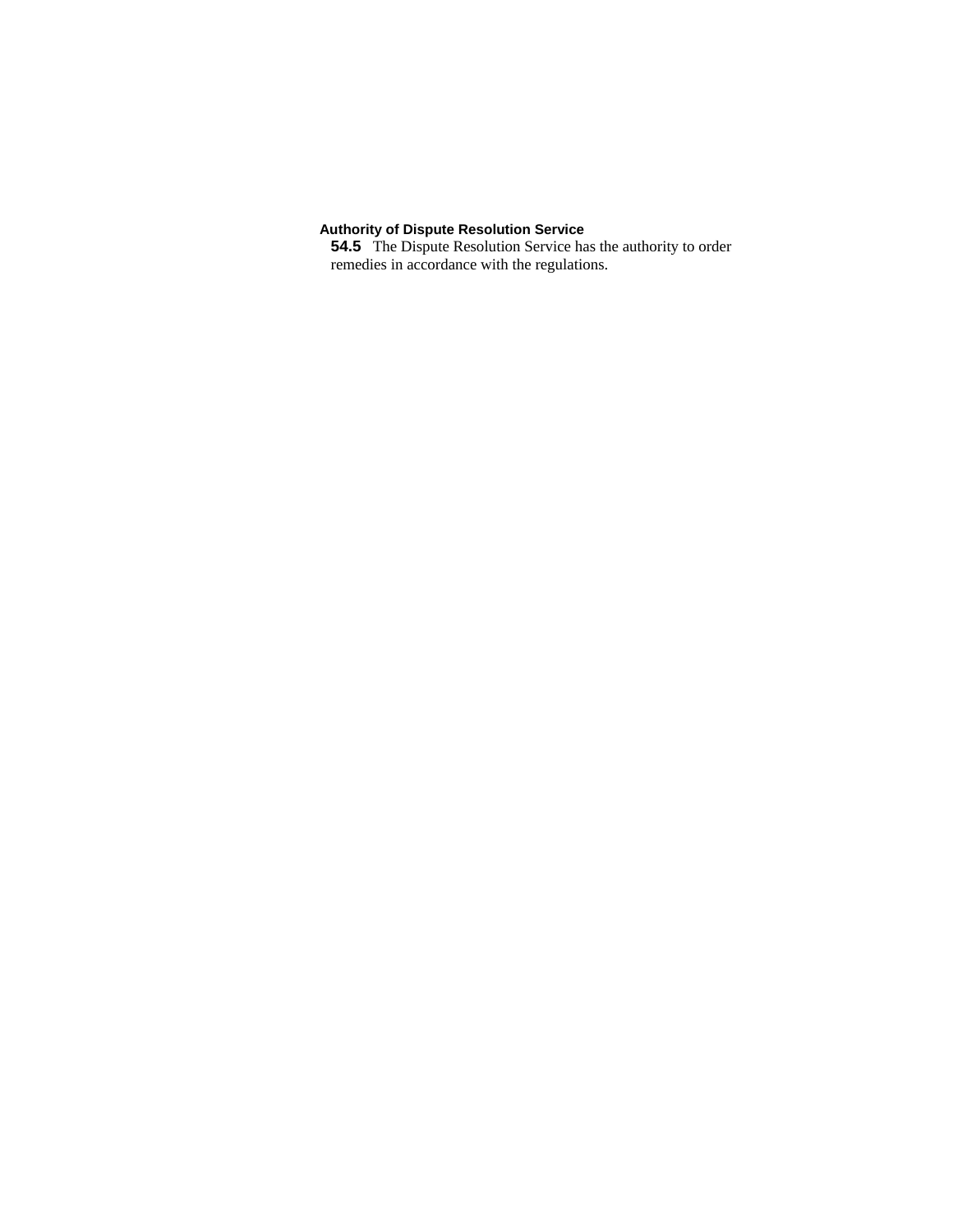## **Application, proceedings and decision to be in accordance with regulations**

**54.6(1)** An application to the Dispute Resolution Service must be made in accordance with the regulations.

**(2)** The Dispute Resolution Service must conduct all proceedings and decide all applications to it

- (a) in accordance with and subject to any limitations and restrictions set out in the regulations, and
- (b) in accordance with the rules of practice and procedure and the code of conduct established pursuant to the regulations.

**(3)** The Dispute Resolution Service must refer to a court an application, dispute or issue that is, in accordance with the regulations, required to be referred to a court.

**(4)** The Dispute Resolution Service may, in any of the circumstances provided for in the regulations,

- (a) refuse to accept an application to the Dispute Resolution Service, and
- (b) refer an application to the Dispute Resolution Service to a court.

#### **Regulations**

**54.7** The Lieutenant Governor in Council may make regulations respecting the establishment of an alternative dispute resolution mechanism for the purpose of resolving disputes arising in respect of matters under this Act, including, without limitation, regulations

- (a) respecting the establishment of the Residential Tenancy Dispute Resolution Service and the appointment of an administrator, tenancy dispute officers and any other employees required for the administration of the Dispute Resolution Service;
- (b) respecting the process to be followed by a clerk of a court for the purposes of section 54.4;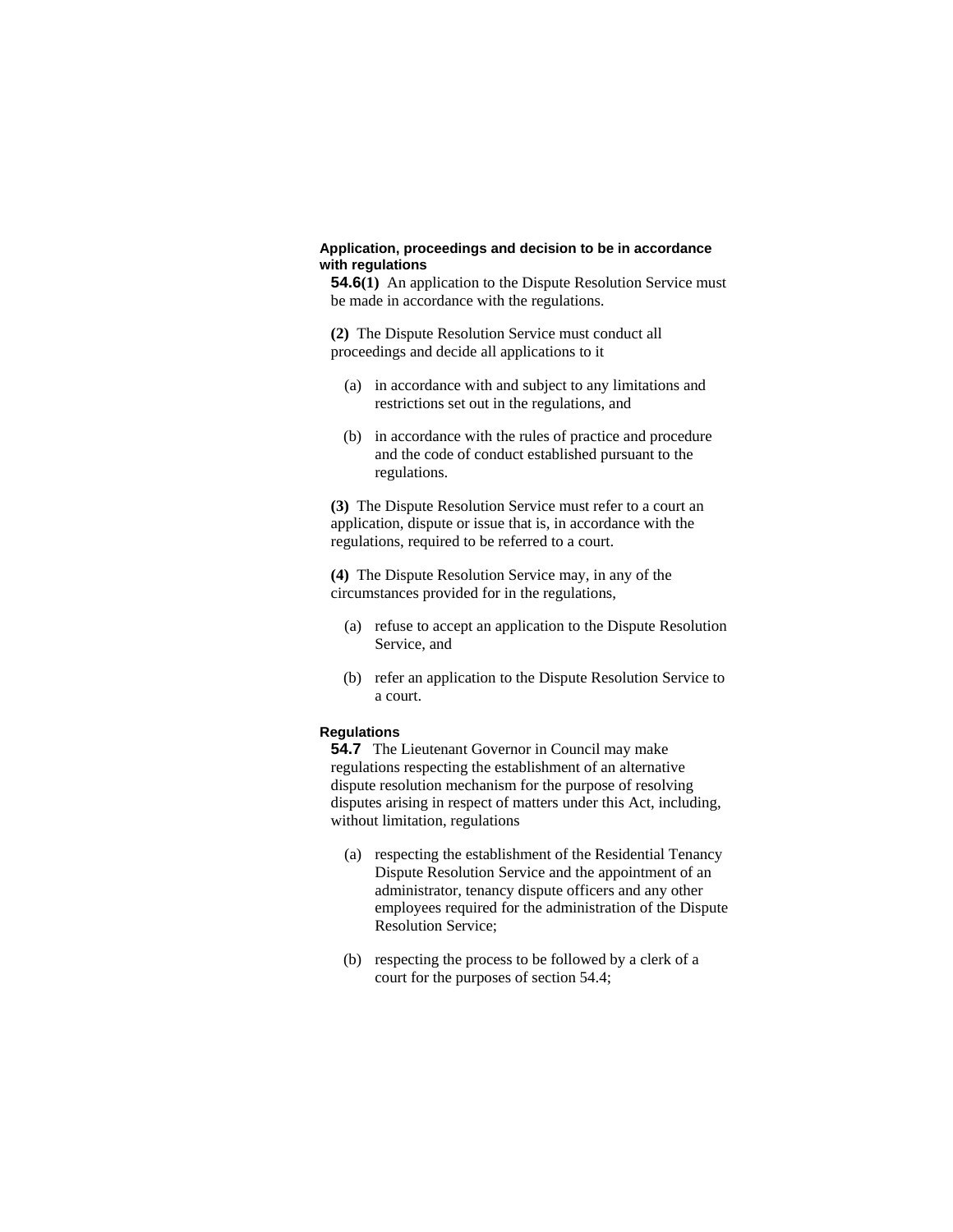- (c) respecting applications to the Dispute Resolution Service, including applications that include a claim for damages, compensation or other relief that exceeds the amount prescribed by regulations for the purposes of section 9.6(1) of the *Provincial Court Act*;
- (d) respecting the kinds of applications, disputes and issues that are required to be referred to a court by the Dispute Resolution Service;
- (e) respecting the circumstances in which the Dispute Resolution Service
	- (i) may refuse to accept an application to the Service, or
	- (ii) may refer to a court an application to the Service;
- (f) respecting the proceedings before the Dispute Resolution Service and the establishment of rules of practice and procedure governing those proceedings;
- (g) respecting the establishment of a code of conduct for tenancy dispute officers;
- (h) respecting the powers and duties of tenancy dispute officers;
- (i) respecting the matters that tenancy dispute officers may or must consider when dealing with a dispute;
- (j) respecting the remedies that the Dispute Resolution Service is authorized to order, including orders providing for costs;
- (k) respecting limitations and restrictions on the Dispute Resolution Service's authority to order a remedy;
- (l) respecting terms and conditions that may be included in an order of the Dispute Resolution Service;
- (m) respecting the effect of an order and how it may be enforced, including regulations authorizing the order to be filed in the Court of Queen's Bench and, on filing, to be enforced as an order of that court;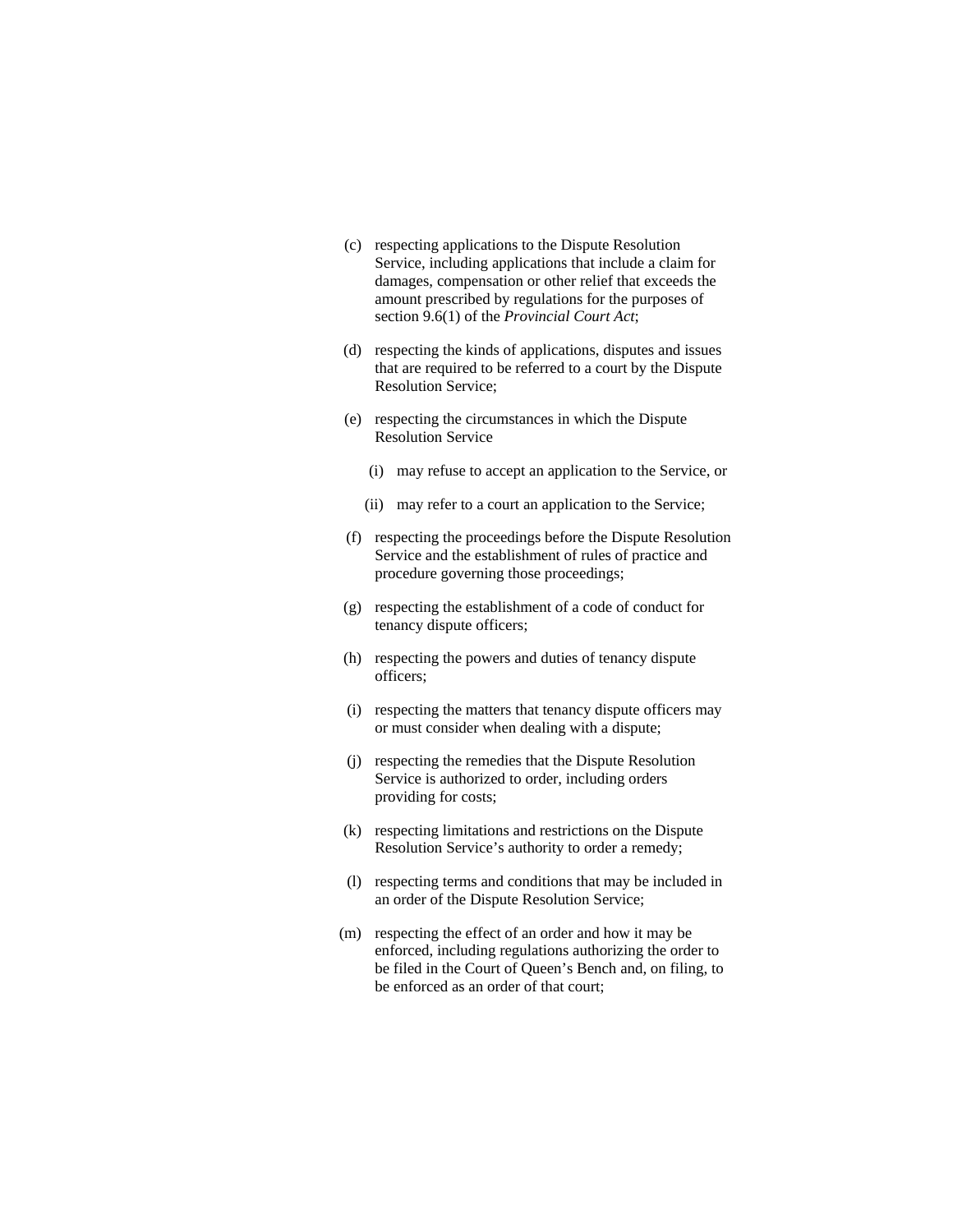- (n) respecting the appeal of an order to the Court of Queen's Bench on a question of law or jurisdiction;
- (o) respecting the fees that may be charged by the Dispute Resolution Service and providing for the waiver of any fee;
- (p) respecting forms for the purposes of this Part and providing for their use;
- (q) respecting the service of notices, documents or orders;
- (r) defining, for the purposes of this Part and the regulations made under this Part, any word or phrase that is used in this Part but is not defined;
- (s) respecting any matter or thing that the Minister considers necessary or appropriate to carry out the intent and purposes of this Part.

## **Application of this Part**

**54.8(1)** This Part applies

- (a) only in the judicial district or other geographic region of the Province, and
- (b) only for the period of time

specified by an order of the Lieutenant Governor in Council.

- **(2)** The Lieutenant Governor in Council may, by order,
	- (a) extend or shorten the period of time specified under subsection  $(1)(b)$ ,
	- (b) suspend the operation of the Dispute Resolution Service, and
	- (c) end a suspension referred to in clause (b).

**(3)** If the operation of the Dispute Resolution Service is suspended by an order under subsection (2), the transitional rules necessary to address incompleted hearings, pending applications and all related matters must be set out in the order.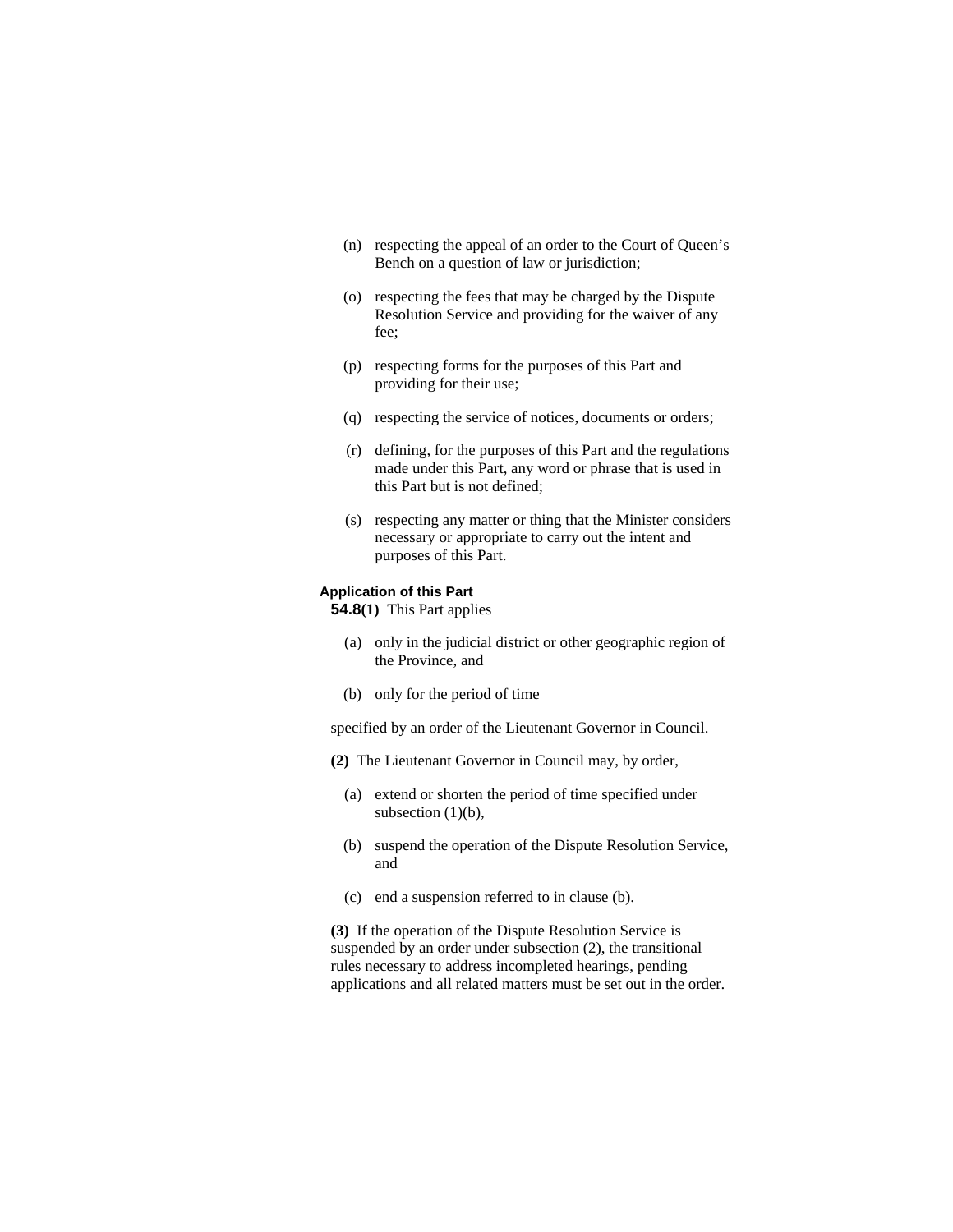**4 Section 70(k) is repealed.**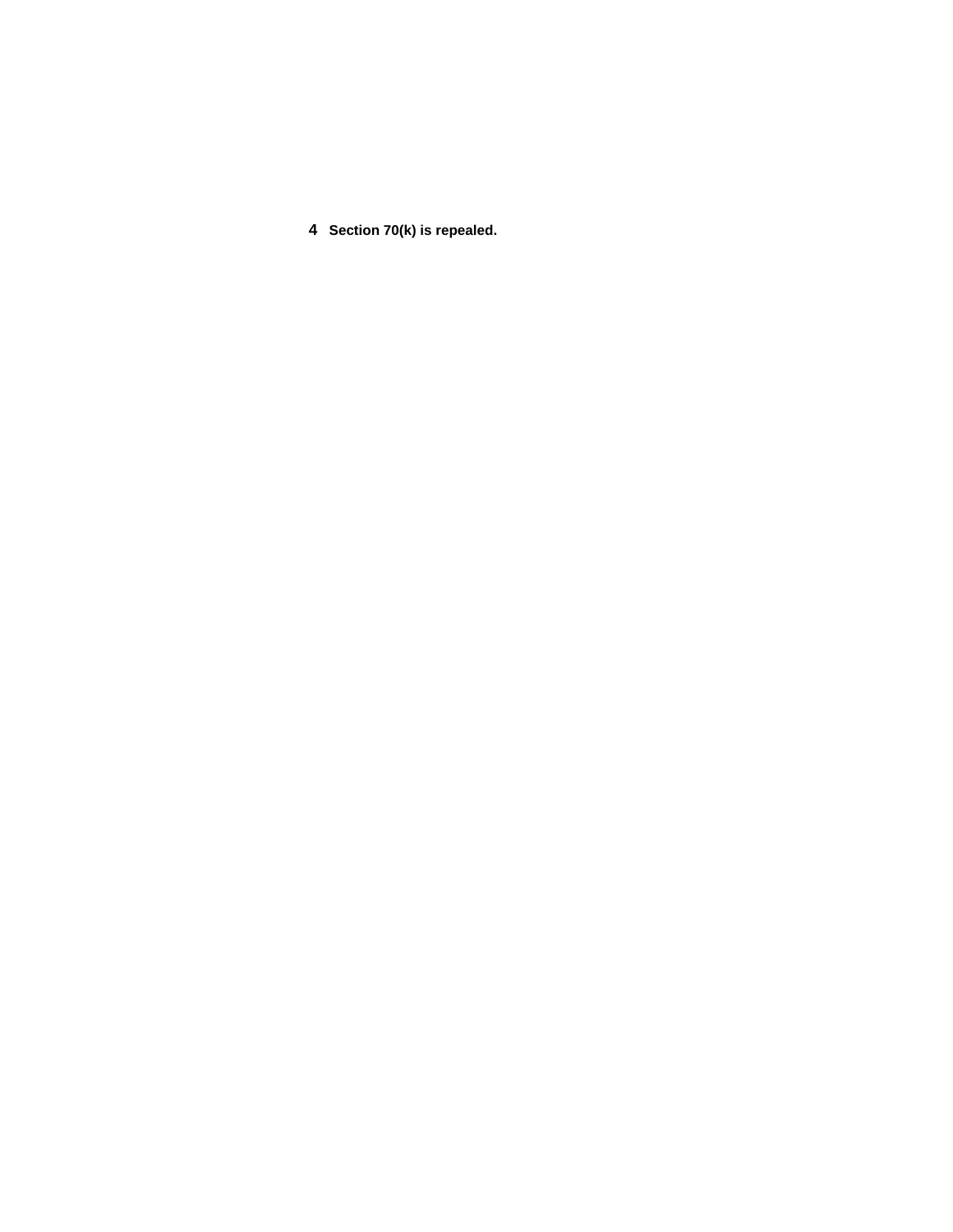### **5 This Act comes into force on Proclamation.**

## **Explanatory Notes**

- **1** Amends chapter R-17.1 of the Statutes of Alberta, 2004.
- **2** Section 50 presently reads:

*50 A person wishing to commence an application in the Provincial Court shall file with a clerk of the Provincial Court* 

- *(a) a written notice identifying the residential premises in respect of which the application is being commenced and setting out the remedy being applied for, and*
- *(b) an affidavit referred to in section 26(2) or 37(2), as the case may be.*

**3** The new Part 5.1 provides for a method of resolving disputes between landlords and tenants that avoids going to Court.

**4** Section 70(k) presently reads:

*70 The Minister may make regulations* 

- *(k) respecting the establishment of an alternative dispute resolution mechanism for the purpose of resolving disputes in respect of matters under this Act including, without limitation, regulations* 
	- *(i) providing for the establishment of one or more dispute resolution bodies,*